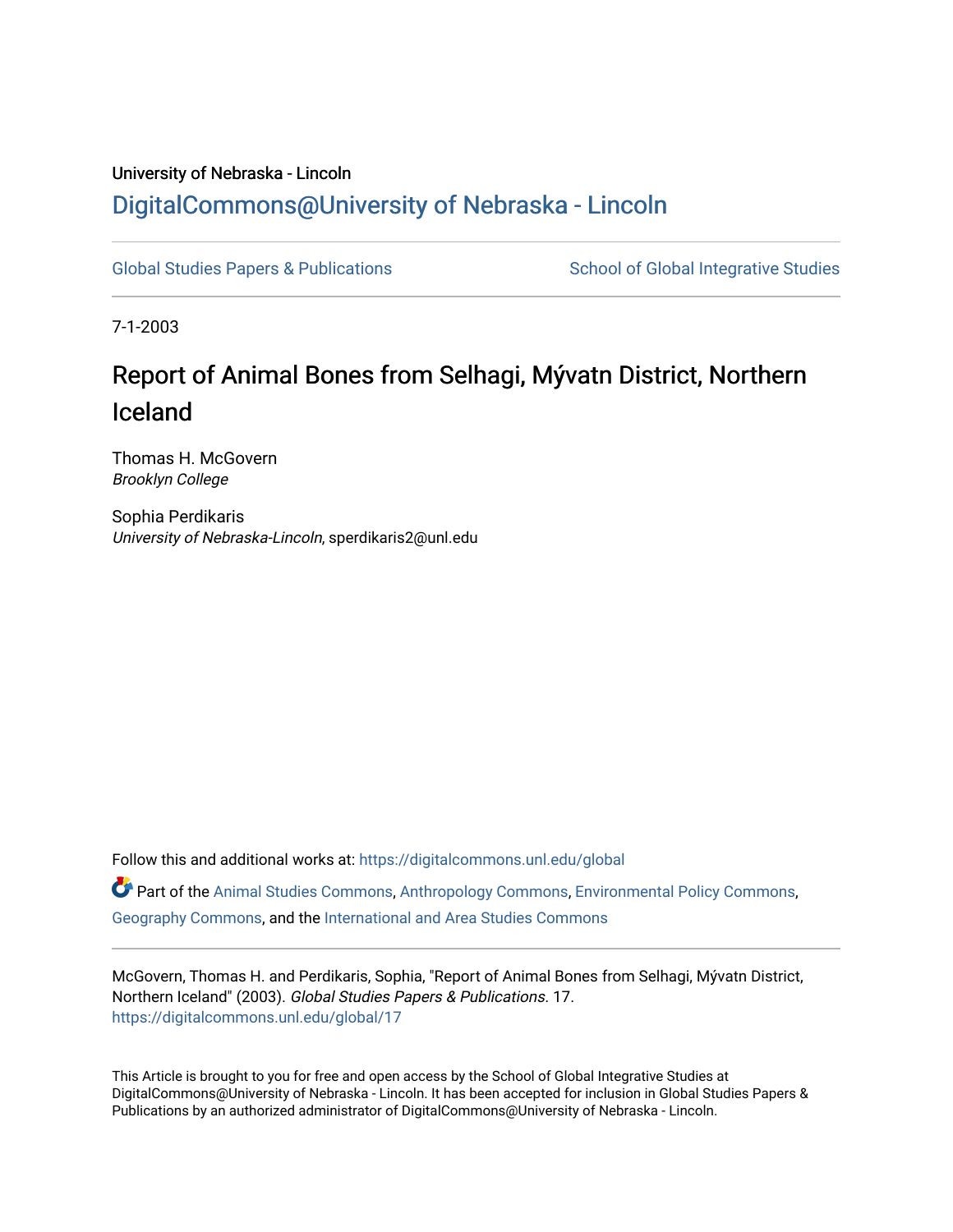

# Report of Animal Bones from Selhagi, Mývatn District, Northern Iceland

Dr. Thomas H. McGovern Dr. Sophia Perdikaris

*CUNY Northern Science and Education Center*



NORSEC

CUNY Doctoral Program in Anthropology Brooklyn College Zooarchaeology Laboratory Hunter College Bioarchaeology Laboratory

*NORSEC Zooarchaeology Laboratory REPORT No.7*

*July 1, 2003 Contact: nabo@voicenet.com A product of the North Atlantic Biocultural Organization (NABO) Research Cooperative.*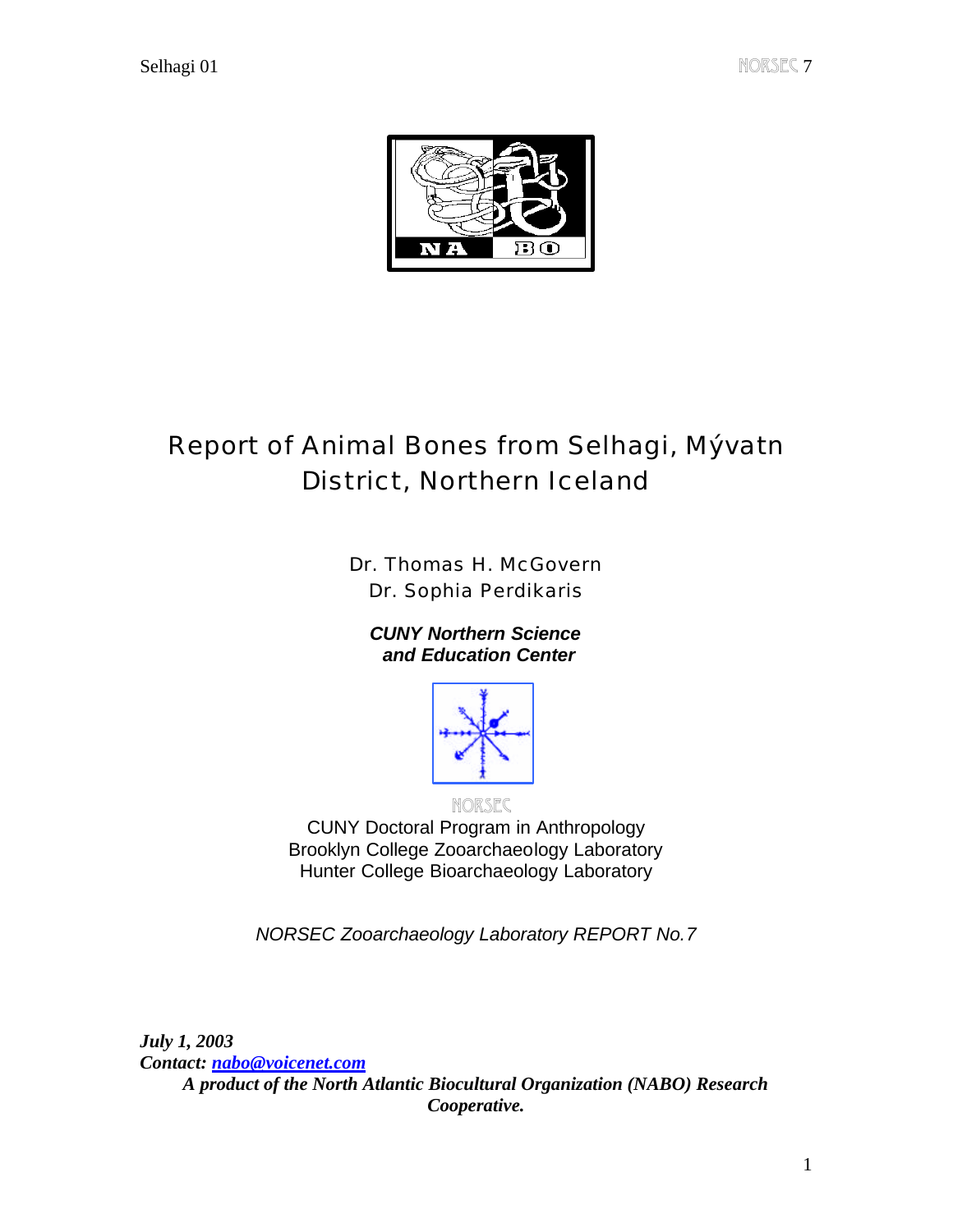### *Abstract:*

 In 2001 the FSl / NABO project *Landscapes of Settlement in Northern Iceland* collected animal bones from a stratified midden deposit associated with the abandoned site *Selhagi* on the property of the modern farm Haganes. Selhagi is located in the lushly vegetated lakeshore zone and its environmental setting presents a strong contrast with the eroded uplands to the S of the lake where the early sites at Sveigakot and Hrísheimur are under excavation. Close to both major migratory waterfowl nesting areas and some of the best trout fishing in Iceland, the site would appear to be optimally located for exploitation of wild species. The Selhagi site had produced well preserved animal bone during small scale avocational excavations in the 1970's and the major objective of the 2001 FSl /NABO investigations was to map the site and locate possible midden deposits for further work. The fully turf covered site appears to be a small multi-roomed structure with clearly defined room depressions and an apparent mound of midden material to the NW of the structure complex. Coring within the structure indicated that it was abandoned some time before the widespread AD 1477 ash fall and shows the presence of the 1104 and 1158 tephras as well. The midden team carried out a small-scale  $(2 \times 2 \text{ m})$  stratigraphic test excavation which found well preserved animal bone in clearly stratified midden deposits that were definitely capped by the AD 1477 ash fall and probably also by a thinner 1300 tephra. Two AMS radiocarbon dates on cattle bone from the same context in the upper midden produce a closely consistent one sigma range from late 11<sup>th</sup> to mid 12<sup>th</sup> century. At base, the midden deposits directly overly the local variant of the "Landnám" tephra of c. AD 871. It would appear that Selhagi has a long occupational history extending from settlement times to the later  $12<sup>th</sup>$  to early  $13<sup>th</sup>$  century. An analysis of the animal bones recovered indicate the normal range of domesticates (cattle, sheep, goat, pig), substantial amounts of freshwater fish (trout and charr), and a few migratory birds (duck and swan) as well as bird egg shell. More surprising is the presence of marine fish (cod family) and sea birds (Guillemot/Murre and Razorbill). Despite the lakeshore setting, the Selhagi archaeofauna thus far does *not* indicate any intensive exploitation of adult migratory waterfowl. This small initial sample does indicate that the site participated in a social and economic network that provided regular access to distant marine resources. While larger samples are needed to better understand possible trends through time, the present sample shows an apparent reduction in cattle relative to caprines (sheep & goat) from lower layers to upper that parallels a general reduction in domesticates relative to wild species. Further investigations at this promising site are needed to better document these apparent trends and better understand the economic changes at Selhagi during its period of occupation.

**Acknowledgements:** The authors would like to thank the international team of scholars participating in the *Landscapes of Settlement* project, a long term investigation of early human settlement in N Iceland, who have made the fieldwork so pleasant and productive since 1996. The support of the US National Science Foundation (Anthropology and Arctic Social Sciences programs), the National Geographic Society, PSC-CUNY grants program, and the Icelandic Science Council is gratefully acknowledged. This is a product of the NABO (North Atlantic Biocultural Organization) research cooperative and the CUNY Northern Science and Education Center. Copies of all zooarchaeological datasets are available on line at www.geo.ed.ac.uk/nabo or from nabo@voicenet.com, field reports are archived at the Archaeological Institute Iceland in Reykjavík.

#### **KEYWORDS: Iceland, Mývatn, Zooarchaeology, Sustainable Resource Use**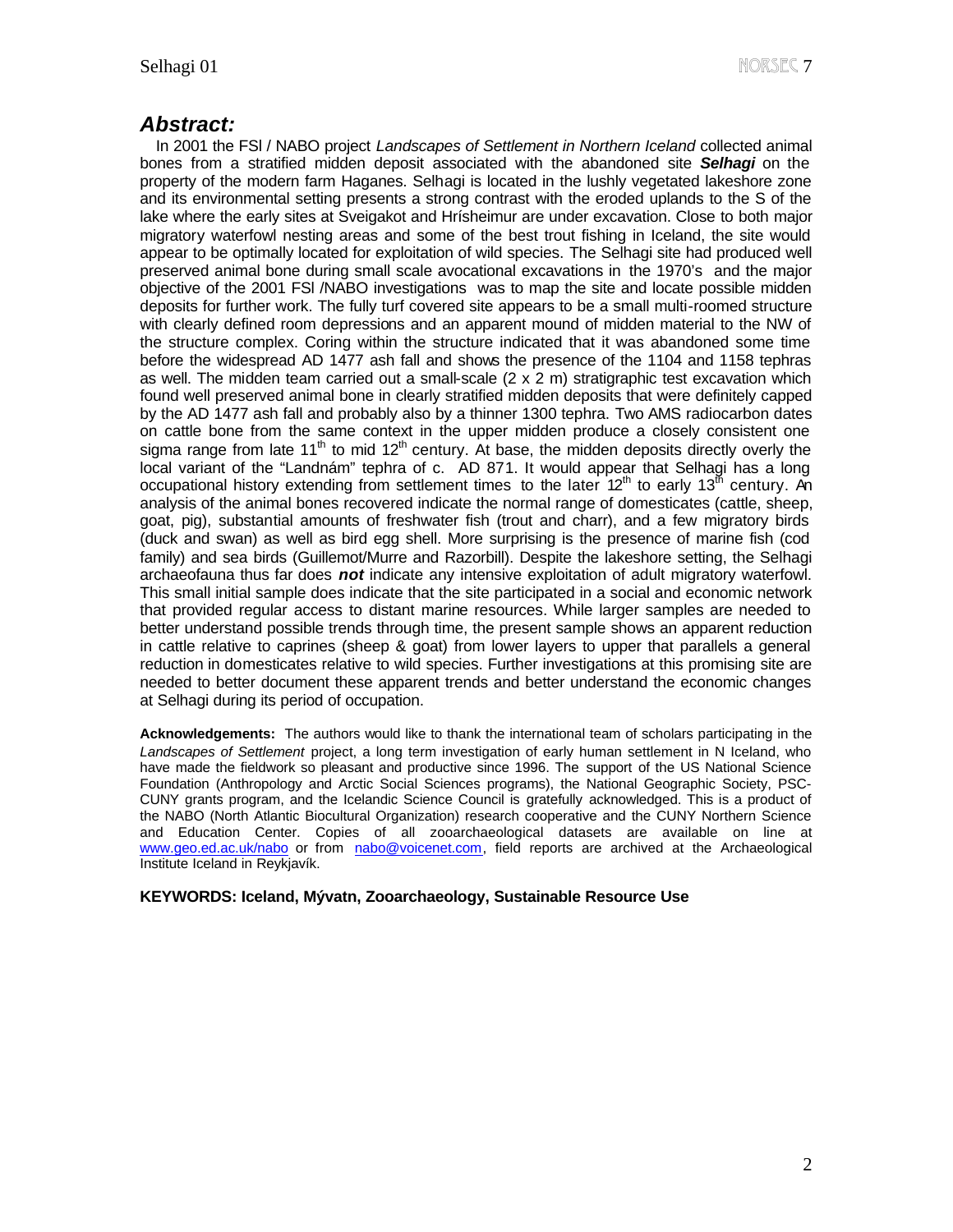**Selhagi Excavations 2001**: The site of Selhagi is a small, multi-roomed ruin located on a lava platform at the edge of the outfall of Lake Mývatn near the juncture of the Kraká with the Laxá drainage (Figure 1 Map). The modern site area is lushly vegetated, with a thick moss, grass, and sedge groundcover and stands of angelica along the water. Large numbers of ducks (several species)

are present in the watercourses immediately around the site (which is on a small island), and the small embayment directly NW of the site is a famous trout fishing spot. On the advice of the farmer of Haganes we shovel tested a small mound to the NW of the cluster of room depressions visible on the surface. Immediately we encountered the 1477 tephra below the modern turf (context 001), and below that a concentration of well preserved bones. We



set up a 2x2 m unit with the shovel test in one corner (SW, corner is 400/800 in new grid), and deturfed. The unit (J) was cleaned down to the 1477 surface (5 – 8 cm thick here) over the whole surface, demonstrating that that the deposits beneath are intact. We cleaned the sides of the shovel test (which extends about 40-50 cm below the 1477 surface) to establish initial contexts, and then put two cores down through the base of the shovel test. Both cores penetrated about 1 m from surface, encountering continuous midden material. Both cores cut into the local Landnám tephra sequence at base, and in both cases bone and charcoal fragments are found directly above the LNL sequence. The cultural deposits reach close to the 1477 tephra (context 002), but are separated from it by a variably thick layer of medium brown largely sterile soil that varies in thickness from about 5 to nearly 15 cm (context 003). It would appear that deposition halted in this area at some period before the fall of the 1477 ash, but that it extends back to settlement times. Midden layers below the 003 tephra contain wood charcoal, ash, both burnt and unburnt animal bones, concentrations of smashed bird egg shell, and a few non-diagnostic artifacts (mainly small iron objects but including an obsidian flake and quartz pebble manuport). We were able to excavate stratigraphically six major layers (contexts 003-008), the 008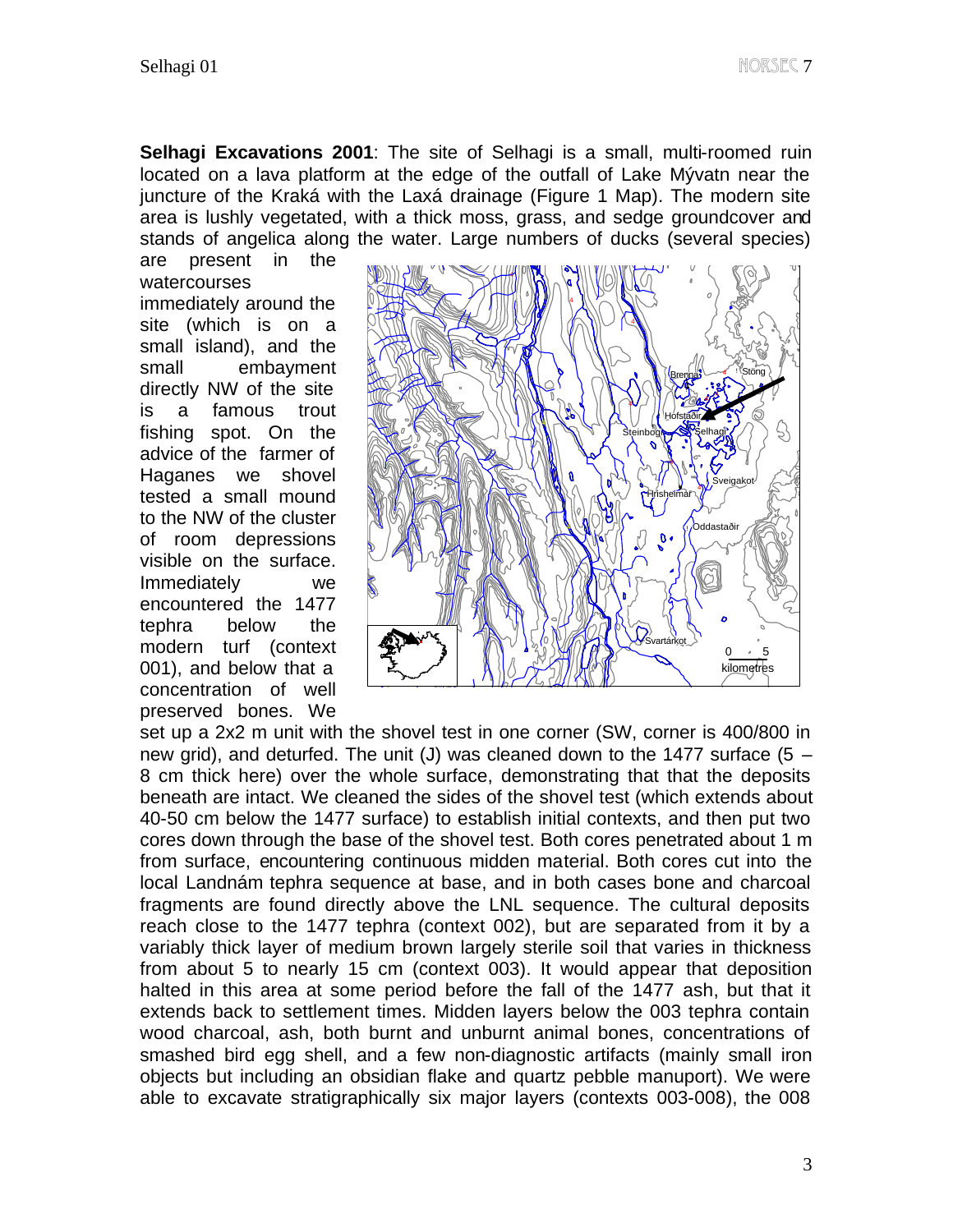context resting directly upon the Landnám tephra sequence. Several patches of cream-light green egg shell were recovered from all contexts investigated in 2001, indicating egg collection was a significant activity throughout the period of occupation. Layers appear to thicken to the NW of unit J as the midden deposit moves downhill. We suggest a major expansion of this unit and a large scale investigation of the midden deposit in future seasons.





Radiocarbon AMS analyses were carried out through the kind assistance of the Scottish Universities Research & Reactor Centre in East Kilbride (Dr. Gordon Cook director) as part of the NABO radiocarbon program. Neonatal (newborn to 3 month old) cattle bone collagen was used for two paired dates from the uppermost definite midden context 004.

Table 1 Radiocarbon

**Dates** 

Calibration Stuiver M. et al 1998 INTCAL98 Radiocarbon Age Calibration, *Radiocarbon*  40(3):1041-1083.

| AMS C14 on extracted bone collagen from $\leq$ 3 month old calves | Calibrated     | Calibrated |                   |          |         |
|-------------------------------------------------------------------|----------------|------------|-------------------|----------|---------|
|                                                                   |                | 13C/12C    | radiocarbon       |          |         |
| Lab Reference #                                                   | Context        | ratio      | age               | 1 Sigma  | 2 Sigma |
|                                                                   | <b>SLH1 01</b> |            |                   | AD 1020- | AD 990- |
| AA49630(GU9732)                                                   | 004            | -21.10%    | $960 +/- 45$ BP   | 1160     | 1190    |
|                                                                   | <b>SHL201</b>  |            |                   | AD 990-  | AD 970- |
| AA49631(GU9733)                                                   | 004            | $-20.80\%$ | $995 + / - 45$ BP | 1160     | 1170    |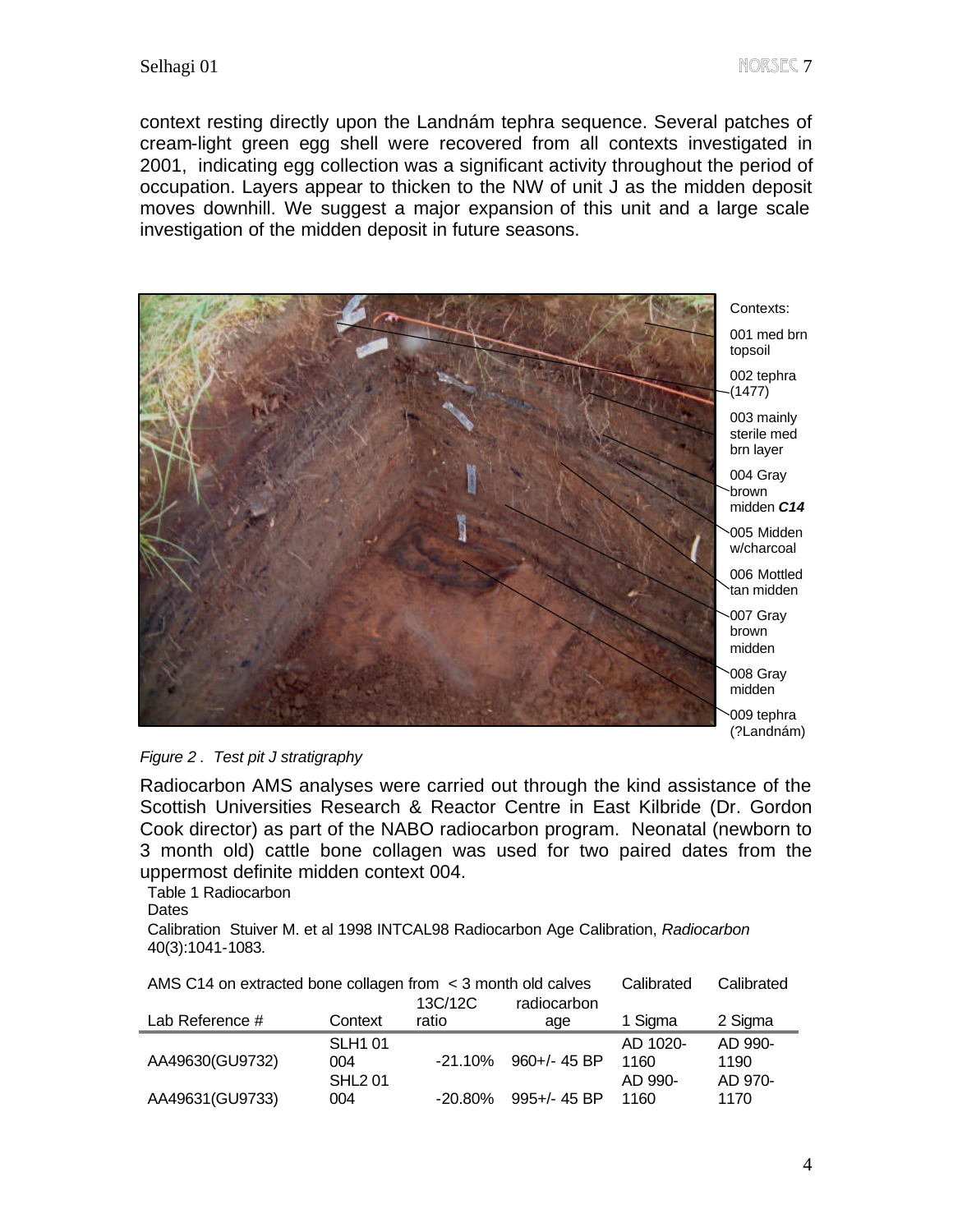As table 1 indicates the two paired samples produced closely comparable calibrated radiocarbon one and two sigma date ranges. These suggest that the uppermost midden layers were being deposited sometime between the late  $10<sup>th</sup>$ and late  $12<sup>th</sup>$  centuries, a range quite consistent with the observed tephra. The lower layers of the midden deposit are not yet radiometrically dated, but the lowest cultural layer (008) rests directly upon the local Landnám tephra sequence. It would appear that these deposits span the period from first settlement down to ca 1150-1200, providing excellent overlap with contemporary midden deposits at the nearby sites of Sveigakot (whole sequence), Steinbogi (later phases), Hrísheimar (at least early phases), and Hofstaðir (at least early phases).

**Laboratory Methods**: Analysis was carried out in 2002-03 at Hunter College Bioarchaeology Laboratory by Thomas McGovern (mammals and birds),and fish bones were studied at Brooklyn College's Zooarchaeology Laboratory by Sophia Perdikaris. Extensive use was made of the major comparative collections of N Atlantic fish and birds housed at the CUNY laboratories, with some assistance from the collections of the American Museum of Natural History (for which the authors are very grateful). All fragments were sorted by family (mammal, fish, mollusca, bird) and all fragments were identified as fully as possible with current methods (no sub-sampling or restricted-element-range approaches were employed). All measurements follow the metrical standard of Von Den Dreisch (1976) unless otherwise noted, measurements taken with digital calipers (Mitoyoto CD 6BS) the 0.10 mm. Quantification in this report follows NABO ZWG recommendations by making NISP (number of identified specimens) the basic quantitative measure, as this simple counting technique has proven robust in numerous sampling experiments and is easily replicable across investigators. Basic data was recorded through the NABO Zooarchaeology working group NABONE system  $7<sup>th</sup>$  edition, see NABO website www.geo.ed.ac.uk/nabo for updates and sample data sets) which combines Access database with specialized Excel Spreadsheets.

#### **Overview of Species Present**

 Table 2 provides an overview of the present Selhagi archaeofauna (all contexts) including both identified (NISP) bone fragments and those that could only be identified by family and general size range. "Large terrestrial mammals" are cattle/horse sized fragments, "Medium terrestrial mammals" are sheep/goat/pig/large dog sized fragments, while "unidentified mammal fragments" are completely unidentifiable bits of bone scrap.

Table 2 Overview

| <b>Domestic Mammal</b> | 281 |
|------------------------|-----|
| <b>Bird</b>            | 27  |
| <b>Fish</b>            | 669 |
| <b>Mollusca</b>        | 5   |
|                        |     |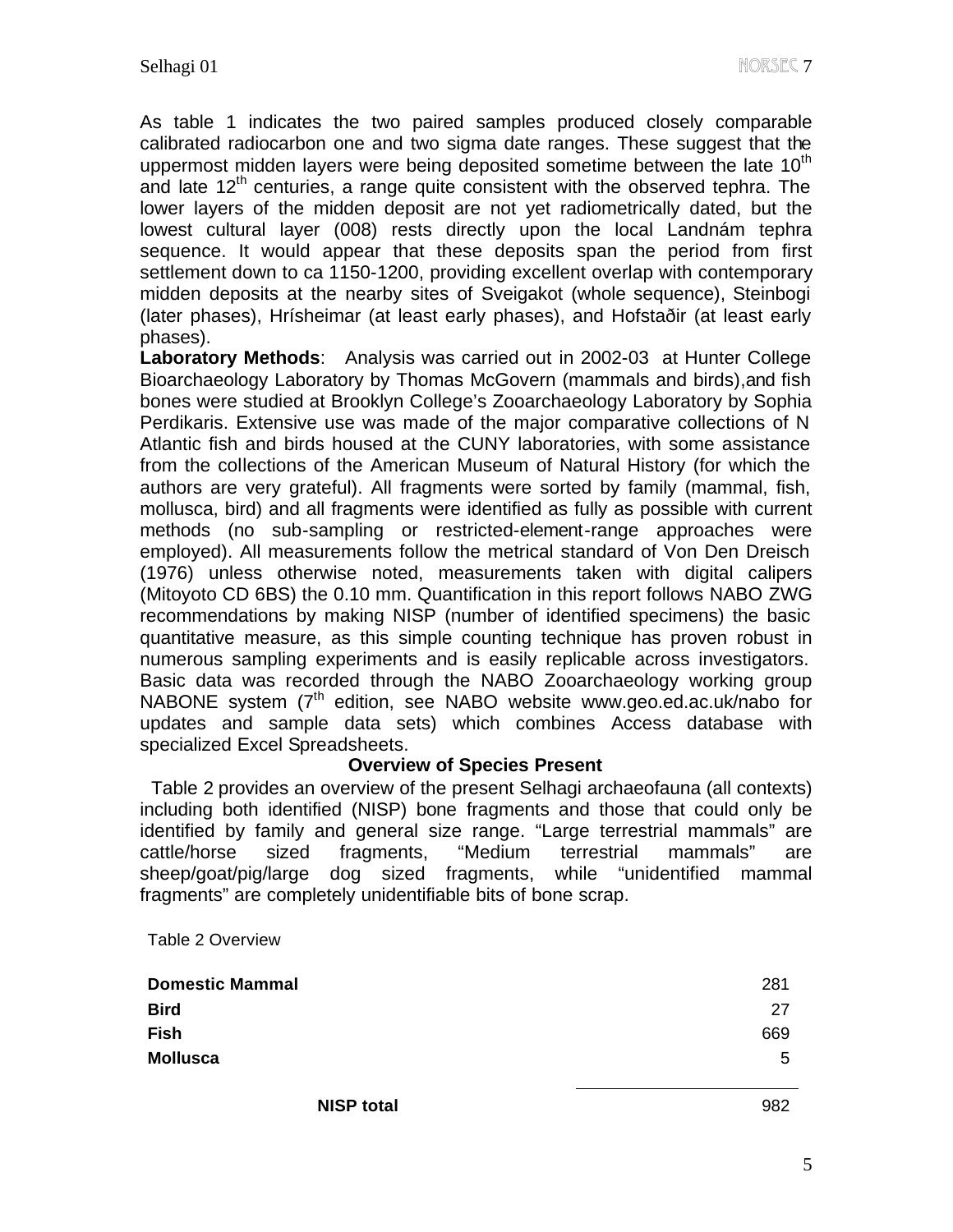| <b>Large Terrestrial Mammal</b>  | 64   |
|----------------------------------|------|
| <b>Medium Terrestrial Mammal</b> | 303  |
| <b>Unidentifed</b>               | 1350 |

**TNF total** 2699 Table 3 provides a complete breakdown of the identified and unidentified fragments by context. Table 3 All Identified Taxa **Contexts** Sh. Test 003 004 005 006 007 008 total *Domestic Mammal* **Cattle (Bos taurus dom.)** 3 3 3 3 4 1 3 3 18 2 9 9 3 4 5 1 3 3 4 5 1 3 3 4 5 1 3 4 5 1 3 4 5 1 3 4 5 1 3 4 5 1 3 4 5 1  $\pm$  1 3  $\pm$  1 3  $\pm$  1 3  $\pm$  1 3  $\pm$  1  $\pm$  1  $\pm$  1  $\pm$  1  $\pm$  1  $\pm$  1  $\pm$  1  $\pm$  1  $\pm$  1  $\pm$ **Goat (Capra hircus dom.)** 1 **Sheep (Ovis aries dom.)** 7 6 6 5 24 **Caprine (sheep or goat)** 40 45 7 25 46 3 166 **total Caprine** 47 52 7 31 51 3 191 **total Domestic** 50 86 8 63 69 5 281 *Bird* **Razorbill (Alca torda)** 1 1 **Uria sp.** 1 2 3 **Ptarmigan (Lagopus mutus)** 3 3 **Duck sp. (Anatidae)** 1 1 **Swan sp. (Cygnus sp.)** 4 4 4 4 4 4 4 4 4 4 4 4 5  $\mu$  and 4 5  $\mu$  and 4 5  $\mu$  and 4 5  $\mu$  and 4 4  $\mu$  5  $\mu$  5  $\mu$  5  $\mu$  5  $\mu$  5  $\mu$  5  $\mu$  5  $\mu$  5  $\mu$  5  $\mu$  5  $\mu$  5  $\mu$  5  $\mu$  5  $\mu$  5  $\mu$  5  $\mu$  5  $\mu$  5 **Bird sp.** 1 1 13 15 *Fish* **Atlantic Cod (Gadus morhua)** 46 7 4 1 58 **Haddock (Melanogrammus aeglefinus)** 7 1 4 12 **Ling (Molva molva)** 1 1 **Saithe (Pollachius virens)** 8 8 **Gadid** 84 1 10 1 96 **Arctic charr (Salvelinus alpinus)** 25 1 26 **Trout (Salmo trutta)** 27 5 4 13 5 54 **Salmonid** 20 30 37 15 4 106 **Fish sp** 7 139 46 89 19 8 308 *Mollusca* **Clam sp (Mya sp)** 3 1 4 4 **Mollusca sp** 1 1

**NISP total** 1 78 457 106 209 112 19 982

6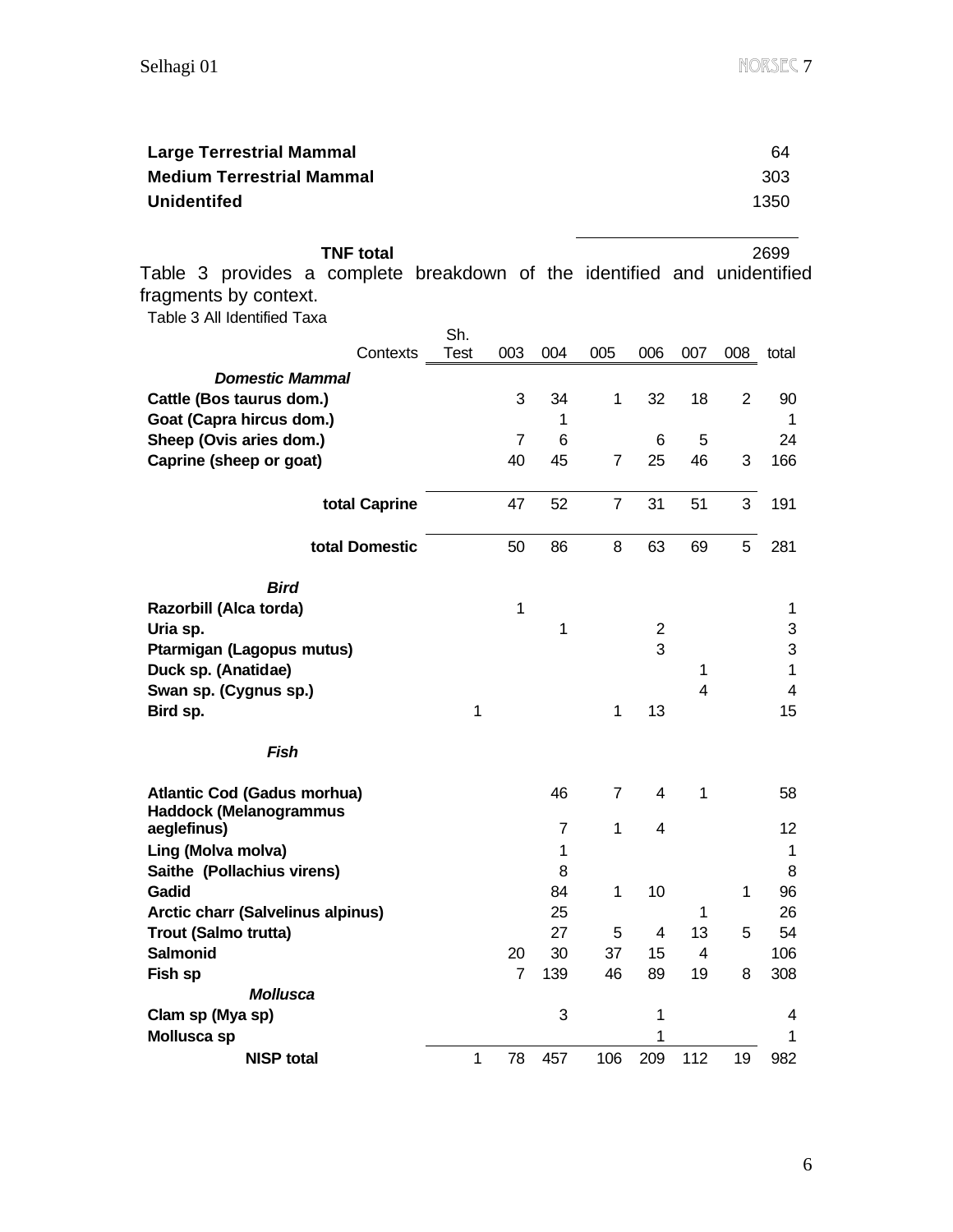At present, none of the individual contexts provides enough bone to reasonably quantify beyond a simple species list, but if we provisionally aggregate the individual contexts (stratigraphic units) into two broad preliminary phases (analytic units), it may be possible to make some tentative statements about patterning and changes through time (inevitably subject to extensive revision with additional data). In this case we make use of a bedding angle change at context 005 to broadly divide the upper contexts (003, 004) from the lower contexts (006- 008) while holding out the 005 layer as an intermediate divider. These aggregated contexts are presented in table 4. Table 4 Aggregated Taxa Lower Upper

| Table 4 Ayyıcyalcu Taxa                  | ∟∪w⇔ı          | υμμαι          |
|------------------------------------------|----------------|----------------|
| Contexts                                 | 006-008        | 003-004        |
| <b>Domestic Mammal</b>                   |                |                |
| Cattle (Bos taurus dom.)                 | 52             | 37             |
| Goat (Capra hircus dom.)                 | $\mathbf 0$    | 1              |
| Sheep (Ovis aries dom.)                  | 11             | 13             |
| Caprine (sheep or goat)                  | 74             | 85             |
|                                          |                |                |
| total Caprine                            | 85             | 99             |
| total Domestic                           | 137            | 136            |
| <b>Bird</b>                              |                |                |
| Razorbill (Alca torda)                   | $\mathbf 0$    | 1              |
| Uria sp.                                 | $\overline{2}$ | 1              |
| Ptarmigan (Lagopus mutus)                | 3              | 0              |
| Duck sp. (Anatidae)                      | $\mathbf{1}$   | 0              |
| Swan sp. (Cygnus sp.)                    | $\overline{4}$ | 0              |
| Bird sp.                                 | 13             | 0              |
| total bird                               | 23             | $\overline{2}$ |
| <b>Fish</b>                              |                |                |
| <b>Atlantic Cod (Gadus morhua)</b>       | 5              | 46             |
| Haddock (Melanogrammus aeglefinus)       | 4              | 7              |
| Ling (Molva molva)                       | 0              | 1              |
| Saithe (Pollachius virens)               | $\mathbf 0$    | 8              |
| Gadid                                    | 11             | 84             |
| <b>Arctic charr (Salvelinus alpinus)</b> | 1              | 25             |
| <b>Trout (Salmo trutta)</b>              | 22             | 27             |
| <b>Salmonid</b>                          | 19             | 50             |
| Fish sp                                  | 116            | 146            |
| total fish                               | 178            | 394            |
| <b>Mollusca</b>                          |                |                |
| Clam sp (Mya sp)                         | 1              | 3              |
| <b>Mollusca sp</b>                       | 1              |                |
| <b>NISP total</b>                        | 340            | 535            |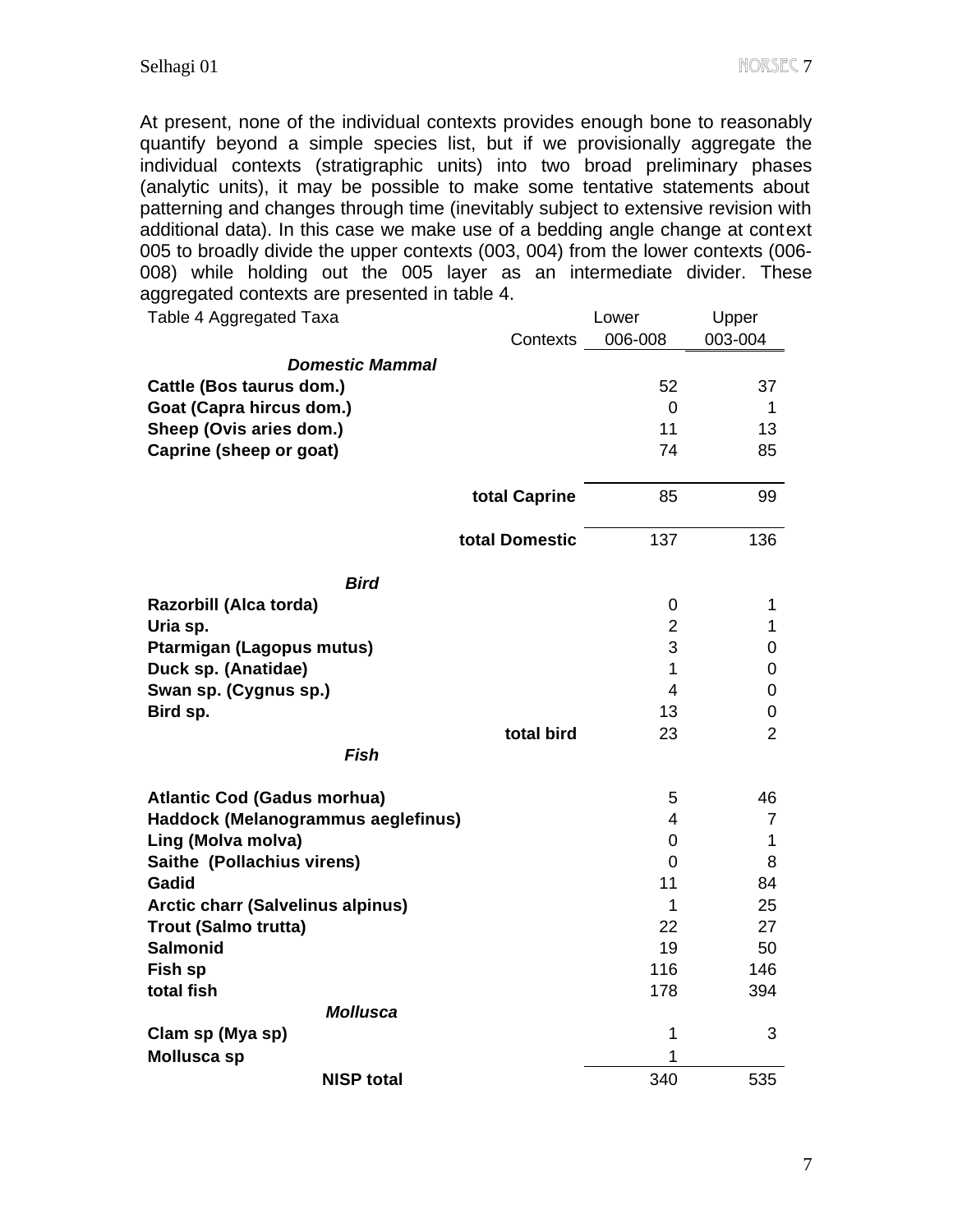#### **Domestic Mammals**

All the major Icelandic domestic mammals are represented with the exceptions of pigs (not uncommon in some early Mývatn contexts) and horse, which normally makes up only a small percentage of even pre-christian contexts in Iceland. While no dog bones were found, marks of dog gnawing are present on several elements of other species. The closely related sheep and goat are impossible to distinguish on many elements and thus analysts make use of the more inclusive Ovis/Capra or "Caprine" taxonomic category to refer to both.

| Table 5        |                        | Contexts      | % Domesticate NISP<br>Lower | Upper |
|----------------|------------------------|---------------|-----------------------------|-------|
|                | <b>Domestic Mammal</b> |               |                             |       |
| <b>Cattle</b>  |                        |               | 37.96                       | 27.21 |
| Goat           |                        |               |                             | 0.74  |
| <b>Sheep</b>   |                        |               | 8.03                        | 9.56  |
| <b>Caprine</b> |                        |               | 54.01                       | 62.50 |
|                |                        |               |                             |       |
|                |                        | total Caprine | 62.04                       | 72.79 |

Where they can be clearly distinguished to species level, sheep at Selhagi appear to greatly outnumber goat (represented at present by a single bone in the upper layers). The sheep/goat ratio is strongly conditioned by sample size, and it is probably unwise to put much weight on these numbers at present.

 However, the current Selhagi sample is large enough for slightly less speculative investigation of the ratio of all caprines to cattle bones. The ratio of caprine to cattle bones in the lower layers is one cattle to 1.67 caprine bones while the ratio for the upper layers is one cattle to 2.68 caprines. This shift from an approximate 1:2 ratio to an approximate 1:3 ratio suggests a relative increase of caprines to cattle through time. At present, these caprine/cattle ratios fall within the range of other known Mývatn area settlement period sites (Sveigakot range is 1:1.13 to 1: 3.2, Hofstaðir range is 1: 6.73 to 1: 2.55, Hrísheimar 003 is 1:3.98 see Tinsley 2000,2001, McGovern & Perdikaris 2002). Our usual assumption is that a high ratio of cattle to caprines tends to be associated with a combination of higher status and access to higher quality pasture, and it is possible that these ratios (based on modest sample sizes) reflect better access to wet meadow grazing, but again larger samples will be needed to go further.

**Butchery Marks:** Table 6 presents the distribution of butchery marks on the domestic mammal bones. As at Hofstaðir, Hrísheimur, and Sveigakot, many heavy chopping marks left by axes or heavy cleavers were evident, probably mainly reflecting primary dismemberment of the animal carcasses. Splitting longitudinally was the dominant method of bone marrow extraction, and the later (post ca 1100) Icelandic practice of biperforation of the caprine metapodial was not seen in the collection (see discussion in Bigelow 1984). Chopping marks in the Selhagi collection are mainly on horn cores, while splitting was applied widely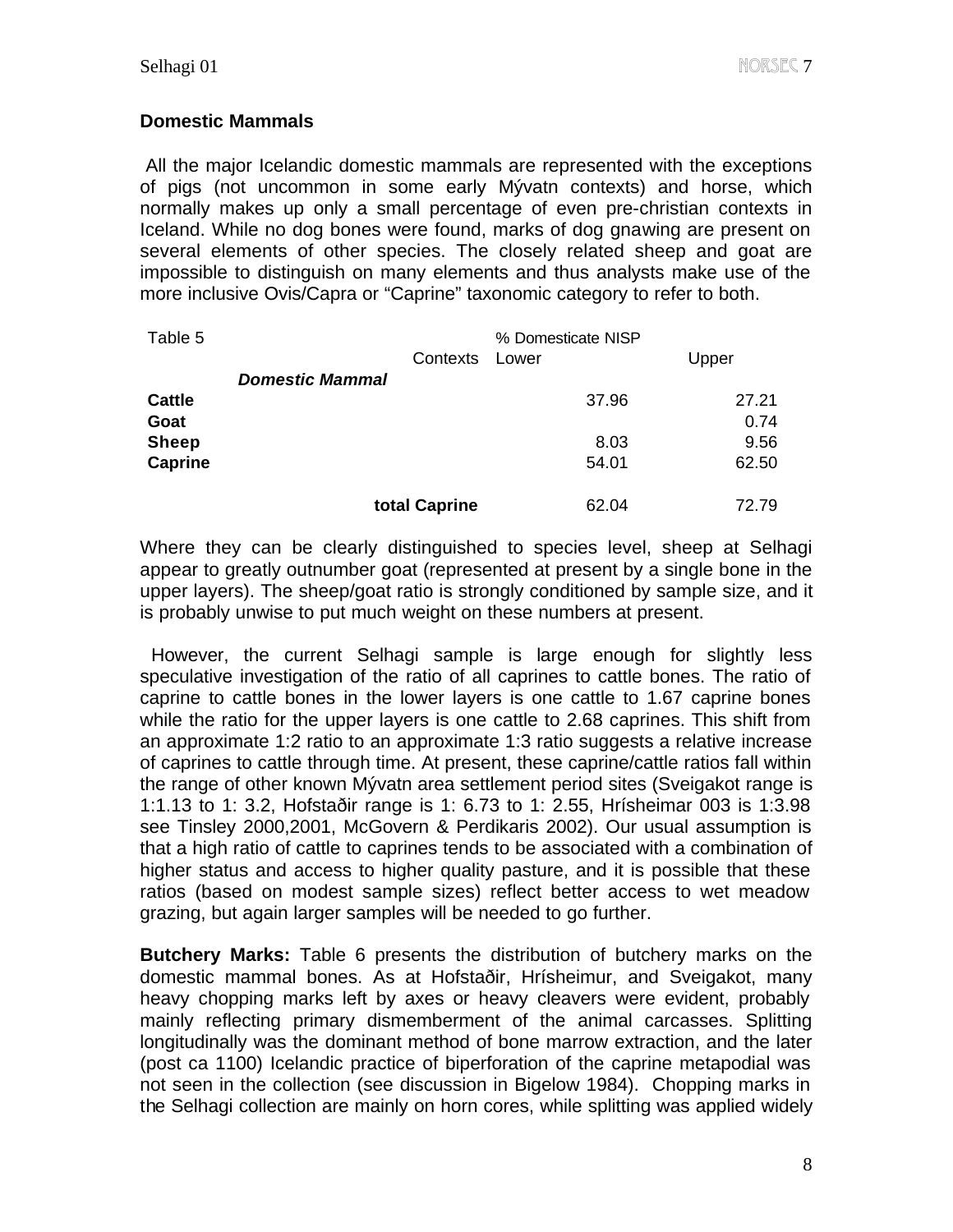to long bones. At present there is no clear indication of change through time in patterns of butchery at Selhagi.

| Table 6 | <b>Butchery Marks</b> |   |       |
|---------|-----------------------|---|-------|
| Species | Chopping              |   | split |
| Cattle  |                       | 3 | 5     |
| Goat    |                       | 1 |       |
| Sheep   |                       | 3 | 3     |
| Caprine |                       | 2 | 22    |

**Age at Death:** Standard measures of the age of death of domestic mammals (used to reconstruct herding strategy) include the fusion of long bones (epiphyseal fusion), eruption and wear of teeth, and the presence of newborn (late fetal or neonatal) animal bones. All of these approaches are strongly subject to sample size and a meaningful analysis will require a much larger sample size, but a few observations may be noted here. Table 7 presents the fetal (newborn) and neonatal (less than 3 months) bones recovered based on size and fusion state.

| Table 7     | Mammal Age |          |    |                              |       |
|-------------|------------|----------|----|------------------------------|-------|
| <b>NISP</b> | Fetal      | neonatal |    | adult and older<br>juveniles | total |
| Cattle      |            |          | 51 | 38                           | 89    |
| Caprine     |            | 8        |    | 158                          | 166   |

As in most Icelandic collections, cattle show the highest percentage of neonates, almost certainly reflecting a dairy economy (see Halstead 1999 for discussion).

 Only five mandibles retained tooth rows suitable for eruption and wear analysis. These were scored according to the widely used method of Grant (1982) and the results are presented below in table 8. Both adult and immature individuals are represented in this small sample.

Table 8 Caprine Tooth Wear and Eruption (after Grant 1982)

|         |         |                  |     |    |    |                |                | Mean |
|---------|---------|------------------|-----|----|----|----------------|----------------|------|
| taxon   | context | specimen         | dp4 | P4 | M1 | M <sub>2</sub> | M <sub>3</sub> | wear |
| Caprine | 004     | <b>SLH 14</b>    |     | n  |    |                |                |      |
| Caprine | 006     | SLH <sub>9</sub> | g   |    | С  |                |                |      |
| Caprine | 006     | SLH <sub>8</sub> | n   |    |    |                |                |      |
| Sheep   | 004     | <b>SLH 12</b>    | m   |    | g  | D              | crypt          |      |
| Caprine | 004     | <b>SLH 13</b>    |     |    |    |                |                |      |

### **Metrical Data**

 Very few domestic mammal elements were measurable, far too few for any valid analysis. These data will be included in a larger study of domestic stock in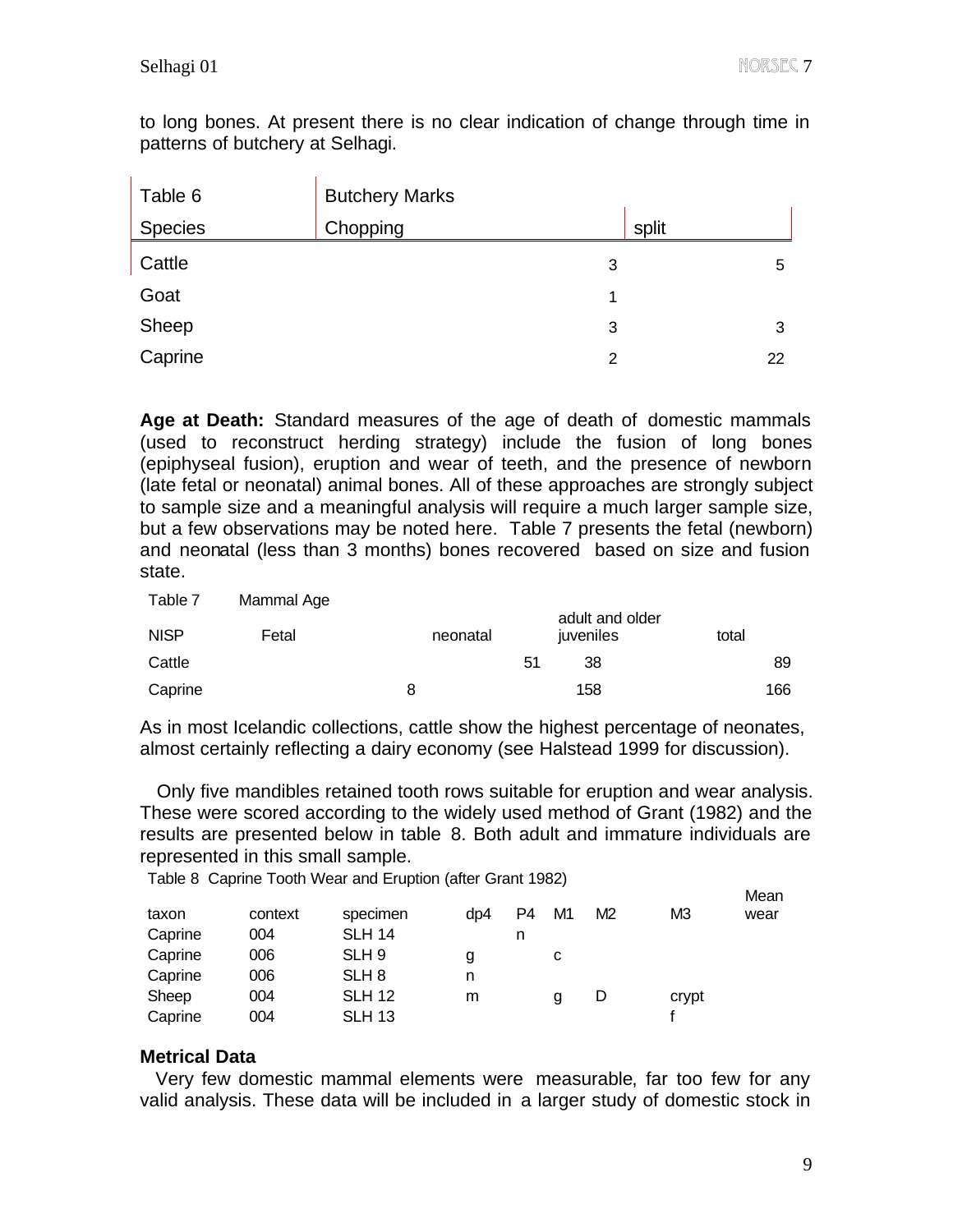the Mývatn region, and are presented here for archival purposes (measurements in cm).

|       |     | Table 7 Metrical Data (after Von den Dreisch |                  |      |      |      |
|-------|-----|----------------------------------------------|------------------|------|------|------|
| 1976) |     |                                              | specimen Bd      |      | GL   | GB   |
| Sheep | 006 | Calcaneus                                    | SLH <sub>7</sub> |      | 5.46 | 1.87 |
| Sheep | 006 | Calcaneus                                    | SLH <sub>6</sub> |      | 5.36 | 1.61 |
| Sheep | 007 | Distal Metatarsus                            | SLH <sub>2</sub> | 2.19 |      |      |
| Sheep | 007 | <b>Distal Humerus</b>                        | SLH 1            | 2.84 |      |      |

## *Birds*

Table 8 presents the breakdown of bird remains from the 2001 Selhagi contexts. In addition to the bones listed, concentrations of egg shells were present in all contexts.

#### **Table 8 Bird NISP**

|                                   | <b>NISP</b> |             |       |             |           |                |       |     |
|-----------------------------------|-------------|-------------|-------|-------------|-----------|----------------|-------|-----|
|                                   |             |             | upper |             | Intermed. |                | Lower |     |
| Scientific                        | Engl.       | Sh.         |       |             |           |                |       |     |
| names                             | Common      | <b>Test</b> | 003   | 004         | 005       | 006            | 007   | 008 |
| <b>Sea Birds</b>                  |             |             |       |             |           |                |       |     |
|                                   | Murre or    |             |       |             |           |                |       |     |
| Uria sp.                          | Guillemot   |             |       | 1           |           | $\overline{2}$ |       |     |
| Alca torda                        | Razorbill   |             | 1     |             |           |                |       |     |
| <b>Non-Migratory</b><br>Terrestr. |             |             |       |             |           |                |       |     |
| Lagopus mutus                     | Ptarmigan   |             |       |             |           | 3              |       |     |
| <b>Ducks</b>                      |             |             |       |             |           |                |       |     |
| <b>Anatidae</b>                   | Duck Sp.    |             |       |             |           |                | 1     |     |
| Swan                              |             |             |       |             |           |                |       |     |
| Cygnus sp.                        | Swan Sp.    |             |       |             |           |                | 4     |     |
| Aves sp.                          | Bird sp.    | 1           |       |             | 1         | 12             |       |     |
|                                   |             |             |       |             |           |                |       |     |
|                                   | total       | 1           | 1     | $\mathbf 1$ | 1         | 17             | 5     | 0   |

The Selhagi bird remains present several surprises, particularly given the lakeshore location of the site:

1) Despite the proximity of tens of thousands of annually nesting migrants and their young in the immediate area, bird bones make up a very small fraction of the total sample. This is by no means a bird hunting station.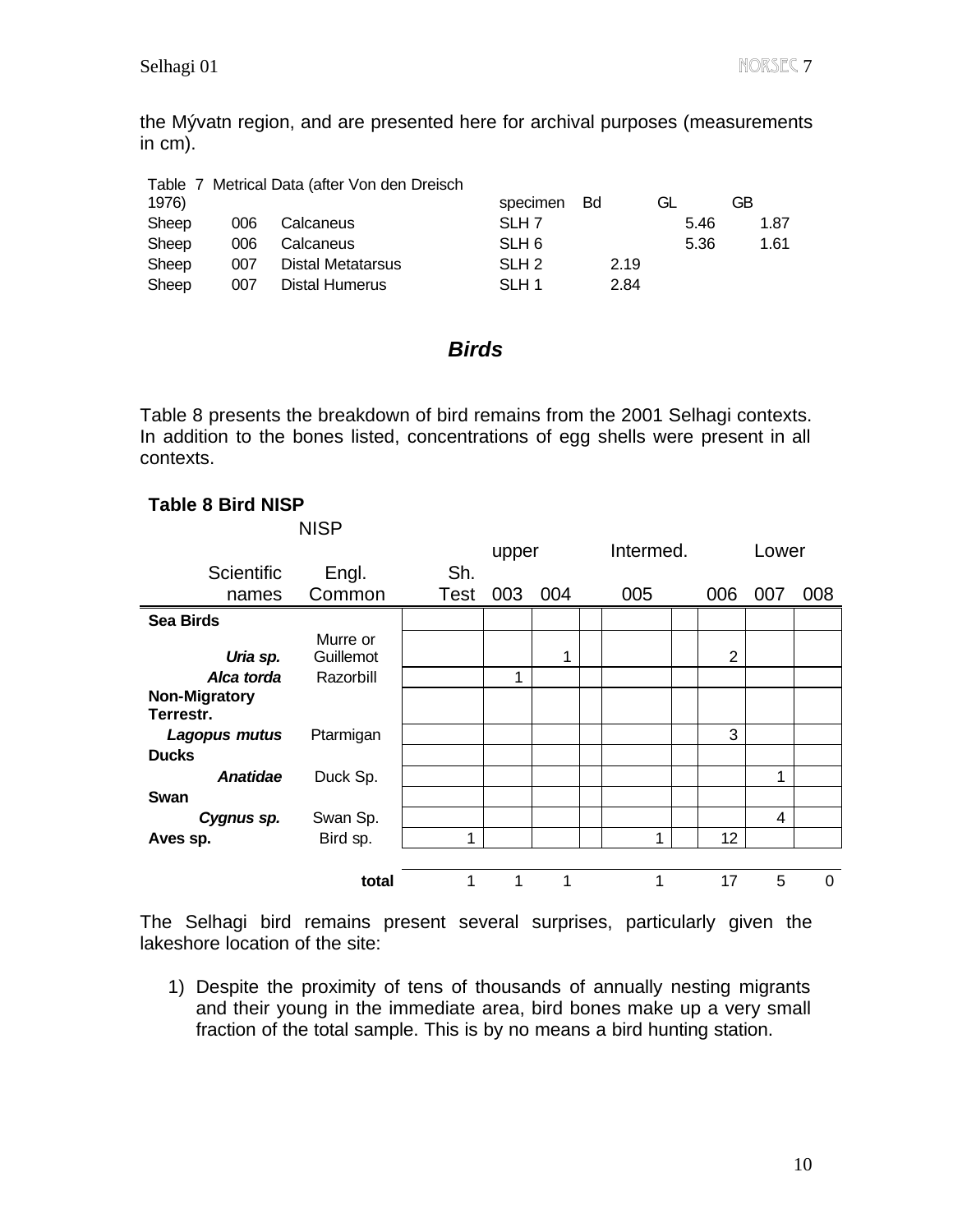- 2) The bird bones present are not dominated by ducks or other migratory water fowl. Ptarmigan (grouse) and sea birds are at least as common as the nearby freshwater birds.
- 3) The egg shells cannot yet be identified to species level, but they could all be from migratory ducks.
- 4) This pattern of possible duck egg shells but few or no duck bones is apparently widespread in the Mývatn area in settlement and early medieval times. Figure 4 below illustrates the present distribution of identified bird bone at Hofstaðir, Sveigakot, Hrísheimur, and Selhagi. Note that Ptarmigan bone absolutely dominates three of four, and that none have significant numbers of migratory waterfowl bones (though all have produced egg shells in quantity).



#### **Myvatn Region Identified Bird Bones**

We suggest that this pattern is strongly suggestive of a sustained yield exploitation of eggs combined with some sort of social prohibition on taking nesting adults. The current pattern of local level bird conservation in the Mývatn region thus appears to have deep historical roots. This pattern raises interesting questions about the social organization of landscape and allocation of rights to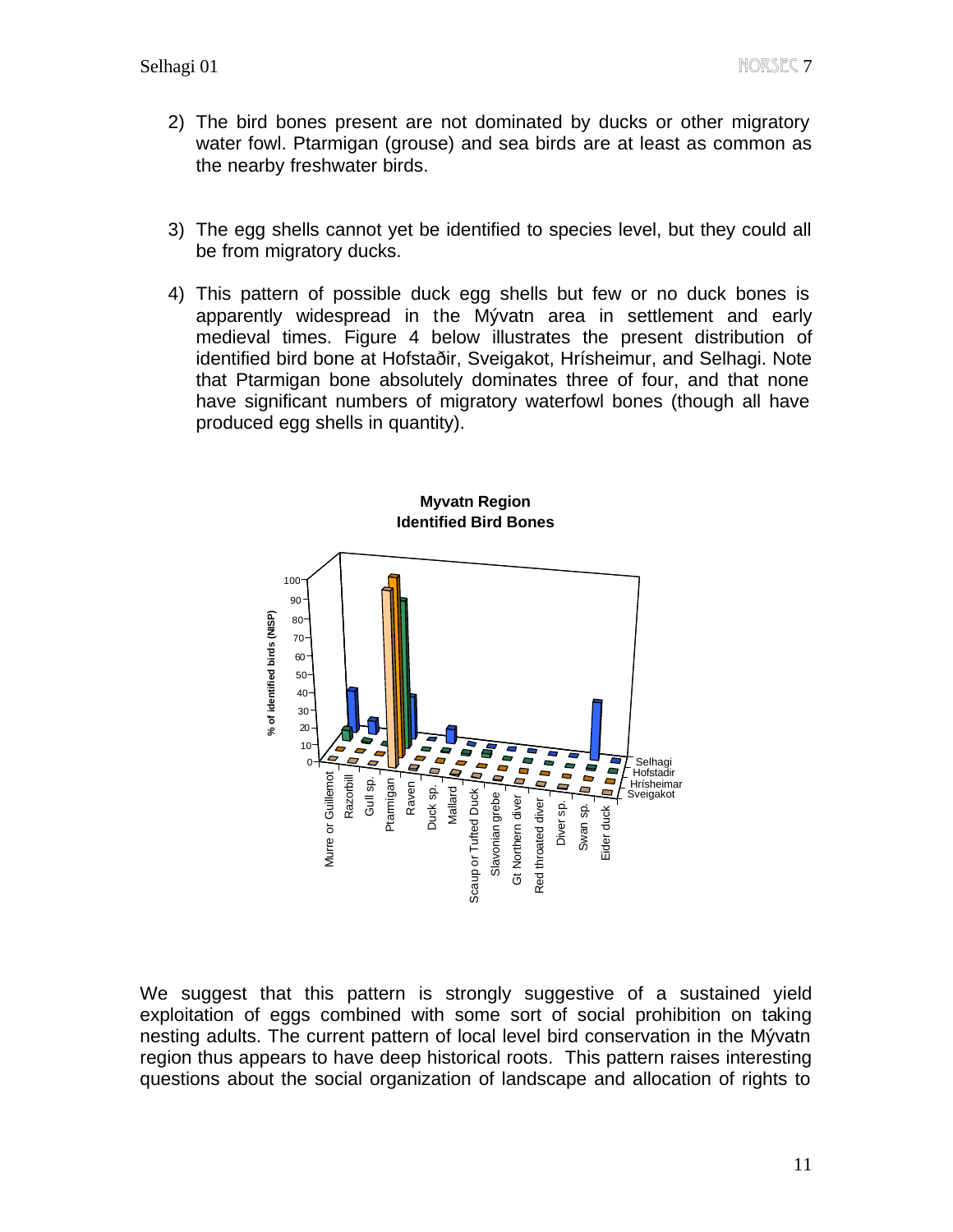"natural capital" in the Settlement Period and early Middle Ages, especially in light of the very different long term outcome of pasture management strategies.

*Fish* As in the other Mývatn area archaeofauna, the Selhagi fish are split between freshwater salmonids (trout and charr) and marine fish (gadid family) imported from the sea coast over 60 km to the north. Table 9 presents the fish data for Selhagi as percent of NISP.

|                 | Contexts       | Upper | Lower |
|-----------------|----------------|-------|-------|
| Cod             |                | 18.55 | 8.06  |
| <b>Haddock</b>  |                | 2.82  | 6.45  |
| Ling            |                | 0.40  | 0.00  |
| <b>Saithe</b>   |                | 3.23  | 0.00  |
| <b>Gadid</b>    |                | 33.87 | 17.74 |
|                 | total Gadid    | 58.87 | 32.26 |
| <b>Charr</b>    |                | 10.08 | 1.61  |
| <b>Trout</b>    |                | 10.89 | 35.48 |
| <b>Salmonid</b> |                | 20.16 | 30.65 |
|                 | total Salmonid | 41.13 | 67.74 |
|                 |                |       |       |

#### *Table 9 Fish Taxon %*

Figure 5 illustrates the relative abundance of these species in the two phases, indicating a major shift in emphasis between lower and upper contexts. In the lower contexts, salmonids dominate (ca 70% of identified fish), while in the upper contexts the proportions are nearly reversed. Despite the site location on one of the most productive trout fishing locations in Iceland, marine fish and charr dominate the upper layers.

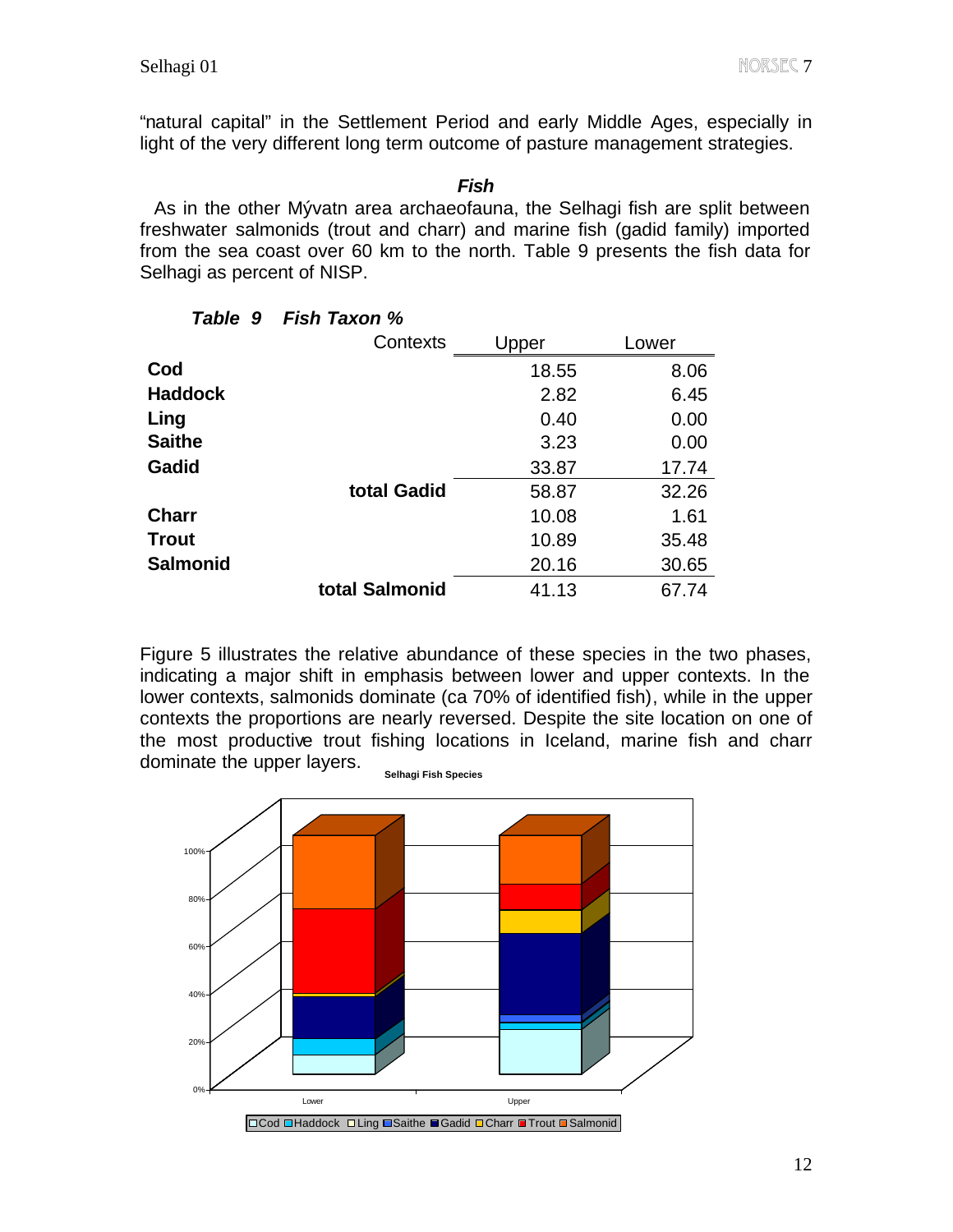Figure 6 presents the element distribution for the salmonid and gadid fish, with salmonids broken down into charr and trout. As has been observed in other Mývatn archaeofauna, there is clear indication that the gadids were imported from the sea as headless prepared fish, while the trout probably entered the site as whole animals represented by the full range of body parts. As figure 6 indicates, there is a suggestion that Charr may also have been treated differently from trout, possibly arriving as in least partially processed (smoked??) form. Larger sample sizes will be required to more fully assess patterning within the freshwater fish skeletal elements, but the contrast with the marine fish is very clear.



Changing fish proportions at Selhagi appear to be more than simply artifacts of sample size (though larger samples are urgently needed), and they raise questions about possible changes in trout population in the upper Laxá in medieval times. Further research is indicated, but it is clear that the fish as well as the birds of Selhagi present clear exceptions to our expectations based on modern species distribution. The Selhagi archaeofauna may serve to underline how fully Viking  $\frac{1}{2}$ <br>
Changing fish proportions at Selhagi appear to be more than simply<br>
antifacts of sample size (though larger samples are urgently needed),<br>
and th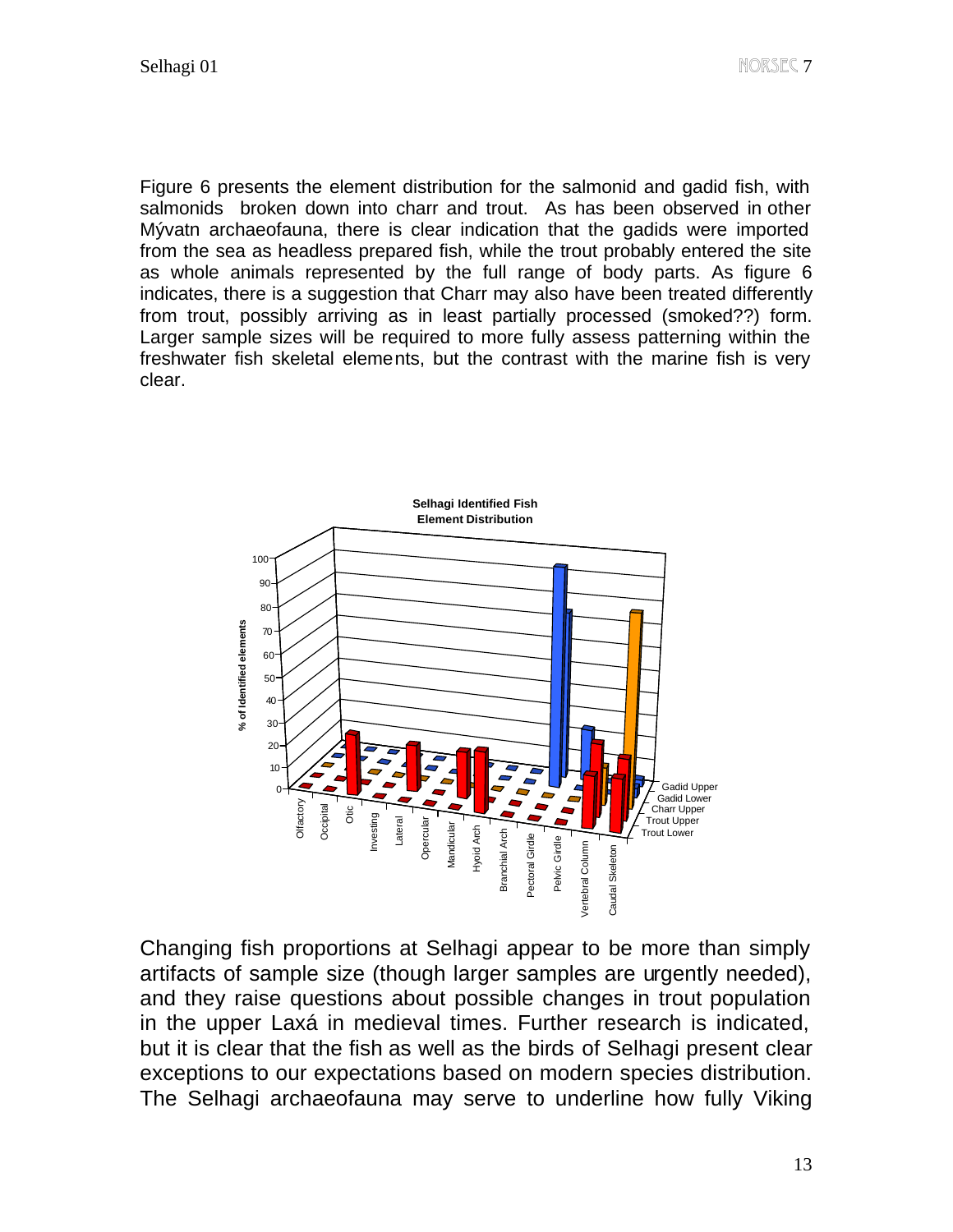and medieval farms in this region were integrated into wide-ranging social and economic networks, and how little they resemble the wholly self-sufficient, ruggedly independent farmsteads of historical legend.

#### **Literature**

Amundsen, Colin 2002, An Archaeofauna from Miðbaer on Flatey in Breiðafjorð in NW Iceland, *Environmental Archaeology 6*, in press.

Bigelow G.F. 1985 Sandwick Unst and the Late Norse Shetlandic Economy, in B. Smith (ed) *Shetland Archaeology, New Work in Shetland in the 1970's*, Shetland Times Press, Lerwick, pp 95-127.

Crabtree, P. J. 1990. Zooarchaeology and Complex Societies: some uses of faunal analysis for the study of trade, social status and ethnicity*. In Archaeological Method and Theory, Vol 2*, University of Arizona Press, Tuscon

Driesch, A von den. 1976. *A Guide to the Measurement of Animal Bones from Archaeological Sites.* Peabody Museum Bulletin 1, Peabody Museum of Archaeology and Ethnology, Harvard University, Cambridge, Massachusetts

Enghoff, I. B. 2003. Hunting, fishing, and animal husbandry at the Farm Beneath the Sand, Western Greenland: an archaeozoological analysis of a Norse farm in the Western Settlement, *Meddelelser om Grønland Man & Society* 28. Copenhagen

Grant, Annie 1982. The use of tooth wear as a guide to the age of domestic ungulates, in B. Wilson, C. Grigson, and S. Payne (eds.) *Ageing and Sexing Animal Bones from Archaeological Sites,* BAR British Series 109 pp 91-108. Oxford.

Gilbert, A & Singer, B. 1982. Reassessing zooarchaeological quantification. *World Archaeology* 14 (1)

Grayson, D. K. 1984. *Quantitative Zooarchaeology*. Academic press, Orlando

Halstead, Paul, 1998. Mortality Models and Milking: problems of uniformitarianism, optimality, and equifinality reconsidered, *Anthropozoologica* 27: 3-20.

Hillson, Simon , *Teeth,* 1986 Cambridge Manuals in Archaeology, Cambridge U Press.

Lyman , R.L. 1996, *Taphonomy*, Cambridge U.P.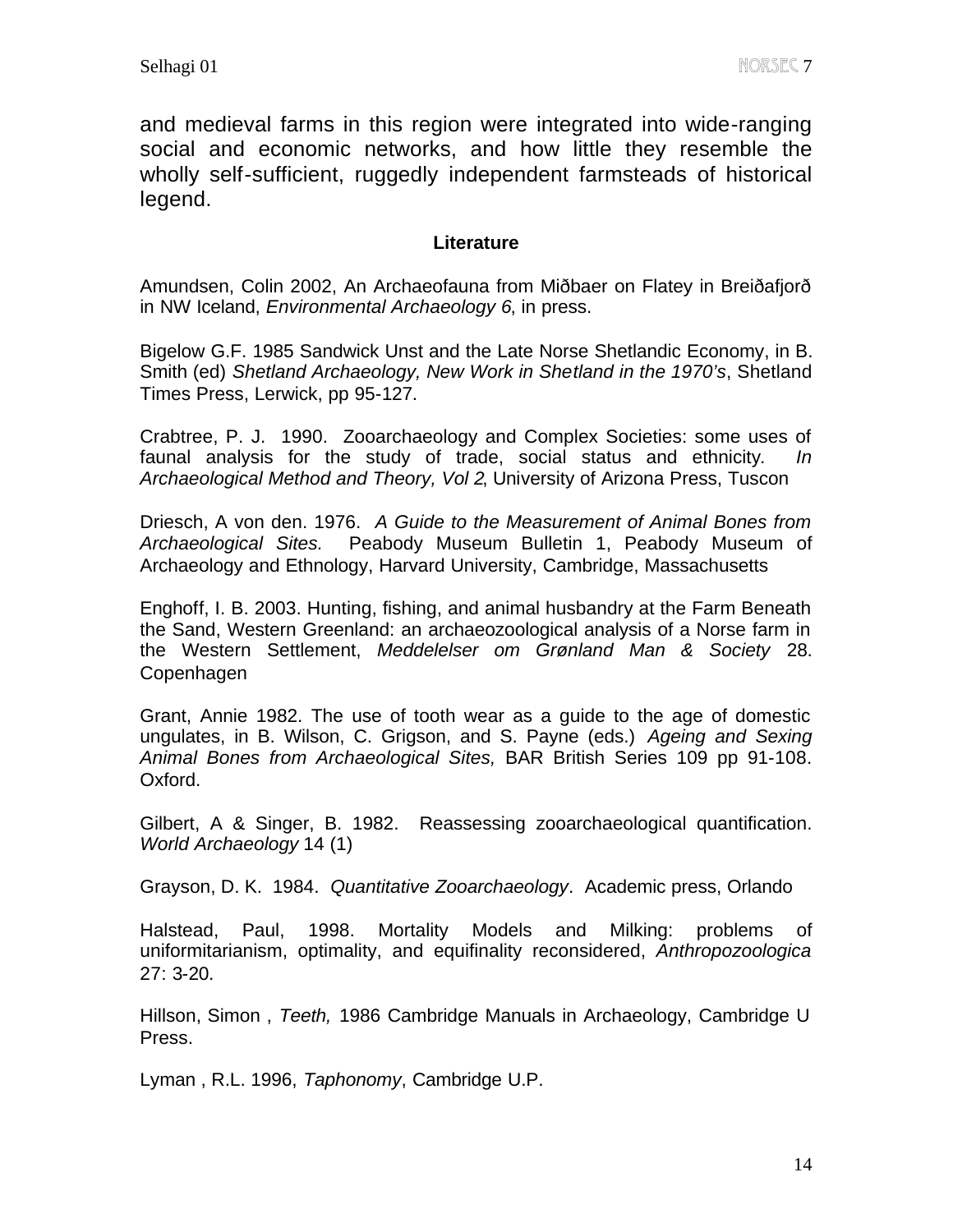Marshall, F. & Pilgram, A. 1991. Meat versus within-bone nutrients: another look at the meaning of body-part representation in archaeological sites. *Journal of Archaeological Science 18*

McGovern T.H., Sophia Perdikaris, Clayton Tinsley, 2001 Economy of Landnam: the Evidence of Zooarchaeology, in Andrew Wawn & Thorunn Sigurðardottir (eds.) A*pproaches to Vinland* , Nordahl Inst. Studies 4, Reykjavik. Pp 154-166.

McGovern, T.H. & Sophia Perdikaris (2002) Preliminary *Report of Animal Bones from Hrísheimar N Iceland*, report on file Fornleifastofnun lslands and National Museum of Iceland.

McGovern, T.H. 1999 Preliminary Report of Animal Bones from Hofstadir , *and* Area G excavations 1996- 97, *Archaeologica Islandica* 1.

North Atlantic Biocultural Organization Zooarchaeology Working Group 2002. *NABONE Zooarchaeological Recording Package 7th edition*, CUNY, NY.

Perdikaris, S. , Colin Amundsen, T. H. McGovern 2002 *Report of Animal Bones from Tjarnargata 3C, Reykjavík, Iceland,* Report on file Archaeological Inst. Iceland, Reykjavik.

Perdikaris S & T.H.McGovern in press 2003, Walrus, cod fish and chieftains: patterns of intensification in the Western North Atlantic. In T. Thurston (ed*) New Perspectives on Intensification*, Plenum Press.

Perdikaris, S. 1993. Status and Economy: *A Zooarchaeological Perspective from the Iron Age Site of Aker, Norway*. Masters Thesis Hunter College

Tinsley, Clayton M. 2002a The Viking settlement of northern Iceland: a zooarchaeological perspective, *Environmental Archaeology 6,* Oxbow, (in press).

Tinsley, Clayton M, 2002b The zooarchaeology of settlement: some quantitative questions, *Proceedings of the 21st Nordic Archaeology Conference* Akureyri Iceland (in press).

Tinsley, C.M. & T.H. McGovern 2001. *Zooarchaeology of Aðalstræti 14-16, 2001 Report of the Viking Period Animal Bones*. Report on file Fornleifastofnun lslands (FSl) and National Museum of Iceland.

Vesteinsson, Orri, 2001, *Archaeological investigations at Sveigakot 1998-2000*, Reykjavik, FSl.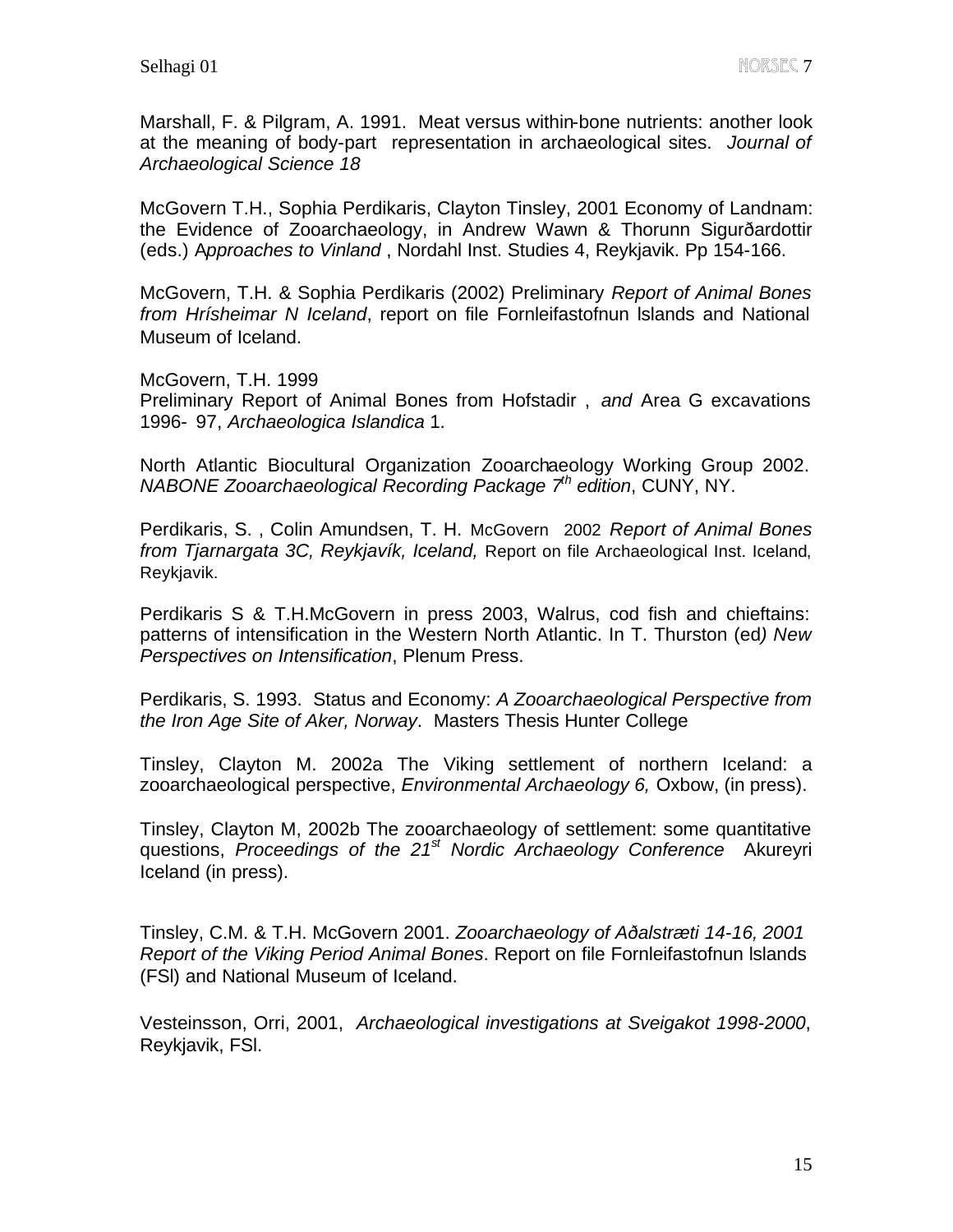*CUNY Northern Science & Education Center Zooarchaeology Laboratory Reports All final reports are available with full data archive on CD and on line and may be used freely and cited appropriately in research publications,*

 *DRAFT reports are not finalized and circulate for comments only. This list is updated regularly, please contact Tom McGovern at nabo@voicenet.com for the latest versions.*

Perdikaris S, Colin Amundsen & T.H. McGovern

2002 Report of Animal Bones from Tjarnargata 3C, Reykjavík, Iceland, NORSEC Zooarchaeology Laboratory Reports, No 1.

Clayton M. Tinsley, Thomas H. McGovern 2002 Zooarchaeology of Aðalstræti 14-16, 2001, Report of the Viking Period Animal Bones NORSEC Zooarchaeology Laboratory Reports No. 2

Clayton M. Tinsley, Thomas H. McGovern

2002 Zooarchaeology of Aðalstræti 14-16, 2001 Assessment Report of the Post-Medieval Contexts NORSEC Zooarchaeology Laboratory Reports No.3

McGovern, T.H, Sophia Perdikaris, Árni Einarsson , Jane Sidell 2002 Inland Sites and Coastal Connections - Patterns of Wild Animal Exploitation in Settlement Age Mývatn District, Northern Iceland, NORSEC Zooarchaeology Laboratory Reports No.4 DRAFT

 McGovern Thomas H 2002 Report of Cattle and Sheep Skulls Recovered from Hofstaðir, Mývatnssveit N Iceland , NORSEC Zooarchaeology Laboratory Reports No.5 DRAFT

McGovern, T.H. & Sophia Perdikaris 2002 Preliminary report of animal bones from Hrísheimar N Iceland, NORSEC Zooarchaeology Laboratory Reports No.6

McGovern, T.H & Sophia Perdikaris 2003 Report of Animal Bones from Selhagi, Mývatn District, Northern Iceland, NORSEC Zooarchaeology Laboratory Reports No. 7.

McGovern, T.H 2003 Animal Bones from Vígishellir Cave, W Iceland NORSEC Zooarchaeology Laboratory Reports, No. 8 McGovern, T.H 2003 Herding Strategies at Sveigakot, N Iceland: an Interim Report, NORSEC Zooarchaeology Laboratory Reports No.9 DRAFT

Woollett, Jim & T.H. McGovern 2003 Interim Report of Animal Bones from the 2002 Excavations at Skálholt, S Iceland, NORSEC Zooarchaeology Laboratory Reports No.10

Woollett, Jim & T.H. McGovern 2003 Interim Report of Animal Bones from the 2002 Excavations at Gásir, N Iceland, NORSEC Zooarchaeology Laboratory Reports No 11

Edvardsson, Ragnar, Perdikaris S,. T.H. McGovern, Colin Amundsen, Noah Zagor, Matt Waxman 2003 Hard times in NW Iceland : an  $18<sup>th</sup>$  c archaeofauna from Finnbogastaðir NORSEC Zooarchaeology Laboratory Reports no 12

Brewington, Seth, Ramona Harrison, Colin Amundsen, Tom McGovern 2004 An early 13<sup>th</sup> c Archaeofauna from Steinbogi, Mývatnssveit, N Iceland, NORSEC Zooarchaeology Laboratory Reports no 13